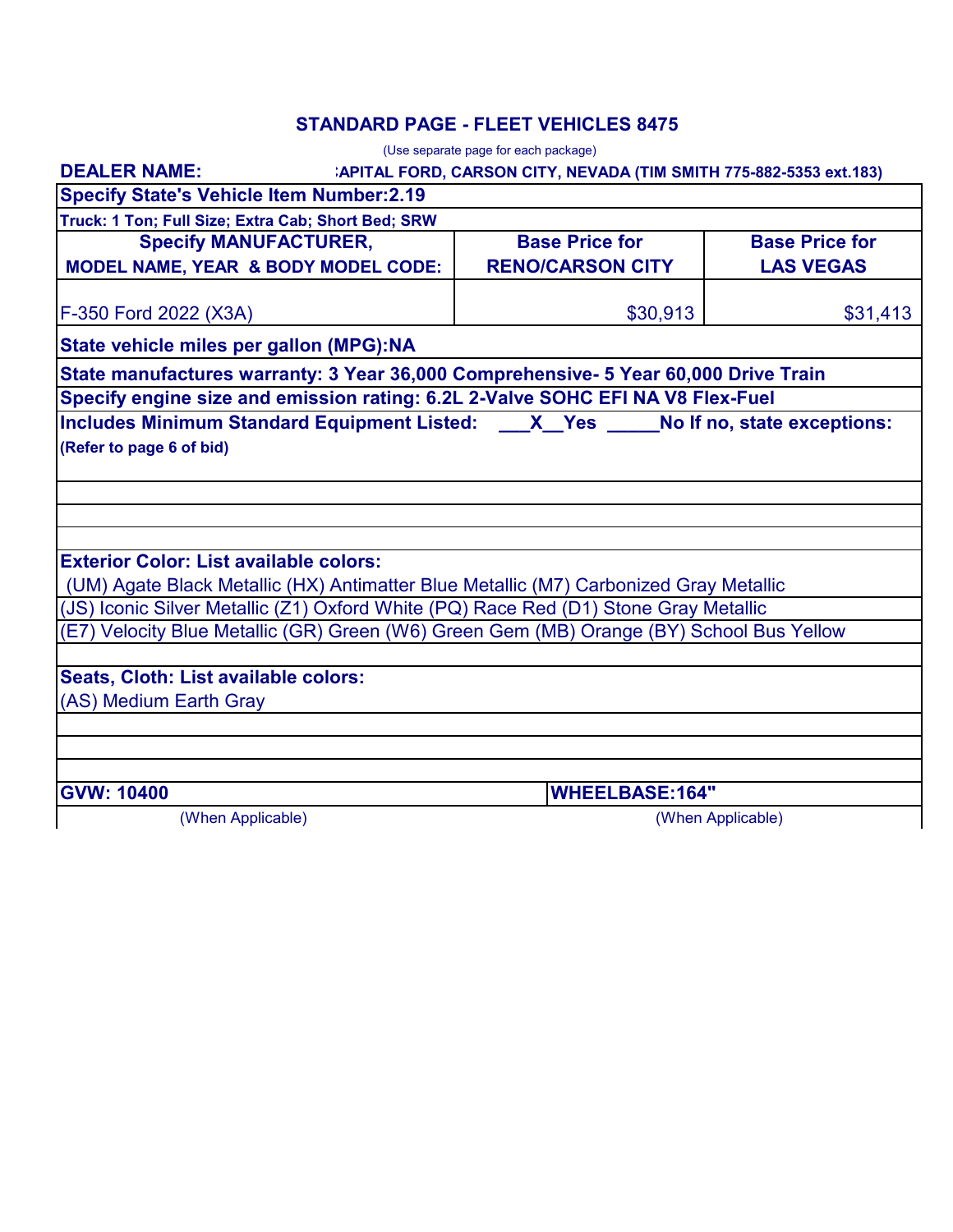#### **OPTION PACKAGE PAGE ~ FLEET**

(Use separate page for each package)

# **CAPITAL FORD, CARSON CITY, NEVADA (TIM SMITH 775-882-5353 ext.183) Option Package Name/Code:** List Equipment Features Below: **Specify State's Vehicle Item Number:** XLT 2WD=\$3712 40/20/40 Cloth Bench seat, AM/FM CD, Carpet Floor, Cruise, Power Windows - Locks - Mirrors, Heated Tow Mirrors, Trailer Brake Controller, SYNC Communications (i.e. 1.1 Sedan: Full size; 4 door; 6 passenger) \$ **DEALER NAME\_\_\_\_\_\_\_\_\_\_\_\_\_\_**